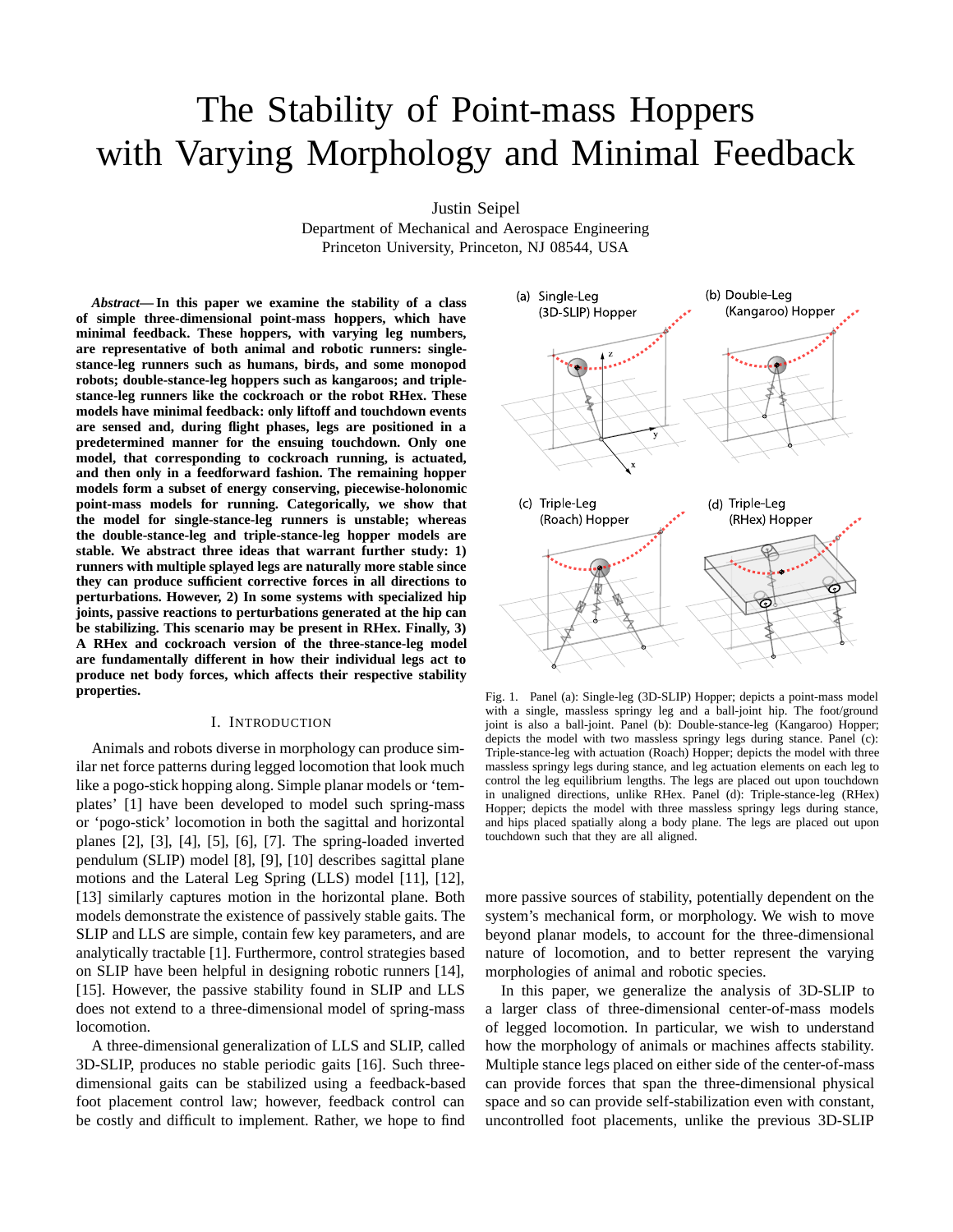

Fig. 2. The stance frame and angles  $(\beta_1, \beta_2)$  and  $(\delta_1, \delta_2)$  describing the system's state at TD. Important vector relationships are also shown.

model. In this paper we investigate a kangaroo-like hopper, and a hopper with tripod support geometry, characteristic of running cockroaches. We also examine a simple model of the hexapod robot RHex. While conceptual, the results of this study are potentially broadly useful in the design and analysis of legged robots.

## II. A GENERAL CLASS OF POINT-MASS HOPPERS

A general hopper model consists of any number of massless, passively-sprung legs attached at a frictionless ball-jointed 'hip' to a point-mass body. Force generated in a leg, which is assumed proportional to displacement by Hook's law, acts along the leg's length through the hip.

Running or (here, equivalently) hopping motions are composed of stance and flight phases. Touchdown (TD) occurs when the mass falls to a height at which the leg(s), uncompressed and placed at a specified angle, make contact with the ground plane. The stance phase ensues, ending in liftoff (LO) when any leg uncompresses, reaching its equilibrium length. The mass then follows ballistic motion during the flight phase until TD occurs again. See Figure 2. Minimal control is required during flight to reset the leg in anticipation of TD, but feedback is otherwise not present. Further, the models are passive except in the special case of a roach-like hopper, which requires actuation to produce realistic gaits.

The kinematic relationship between the leg vector  $q_i$  and the position vector **r**, or the *virtual leg* vector, is

$$
\mathbf{r} = \mathbf{q}_i + \mathbf{b}_i, \tag{1}
$$

where  $i$  is a place holder for a given leg number, up to  $N$ , which is the total number of legs for a given instantiation of the model. The foot position  $\mathbf{b}_i$  is fixed throughout the stance phase. The leg length is denoted  $\zeta_i = |\mathbf{q}_i|$ , and the spring equilibrium length <sup>l</sup>*<sup>i</sup>* is typically constant and equal to the leg length at TD, but in the roach hopper is a function of time. For  $N = 1$ , we have the one-legged (3D-SLIP) hopper, and the virtual leg vector is coincident with the leg vector:  $\mathbf{r} = \mathbf{q}$ . In this case  $(N = 1)$  we drop the subcript i, and **b** is the null vector. The position of the center-of-mass is determined at TD by the landing geometry of the virtual leg, parameterized by two angles  $(\beta_1, \beta_2)$ ; however, for all the steady gaits considered in this paper  $\beta_1 = 0$  and  $\beta_2 = 2\pi/5$ .

We study a nondimensionalized model to reduce parameter dependence. The subsequent results can be 'unpacked' for any given system given key physical parameters of size (virtual leg length), effective spring constant, and mass. All the lengths of the hopper model, as in (1) and Figure 2, have been rescaled by a hypothetical original length  $L$  such that the virtual leg vector at TD has unit length:  $|\mathbf{r}|_{TD} = 1$ . We also rescale time by the ratio  $\frac{L}{V}$ , where V is a hypothetical velocity magnitude<br>of the original system, resulting in  $|\mathbf{r}|_{\text{RDD}} = 1$ . These rescalings of the original system, resulting in  $|\dot{\mathbf{r}}|_{TD} = 1$ . These rescalings in length and time result in nondimensional spring and gravity constants in the equations of motion. For a linear spring, summing leg forces from one to  $N$  and applying Newton's second law in both stance and flight, we get:

$$
\ddot{\mathbf{r}} = \frac{\tilde{k}}{mN} \sum_{i=1}^{N} \left( \frac{l_i}{\zeta_i} - 1 \right) \mathbf{q}_i - \tilde{g} \mathbf{e}_z, \text{ (stance) ; (2)}
$$

$$
\ddot{\mathbf{r}} = -\tilde{g}\mathbf{e}_z, \qquad \text{(flight)} \; ; \; (3)
$$

$$
\mathcal{S}_{\mathcal{TD}} = (\mathbf{r} \mid z = \sin \beta_2, \, \dot{z} \le 0), \tag{TD}; \tag{4}
$$

$$
\mathcal{S}_{\mathcal{LO}} = (\mathbf{r} \mid \zeta_i = l_i, \dot{\zeta}_i \ge 0, \text{ for any } i), (\text{LO}) . (5)
$$

The stance and flight equations of motion along with TD and LO conditions that specify switching manifolds in statespace, define a hybrid dynamical system [17]. The vector  $e_z := (0, 0, 1) \in \mathbb{R}^3$ . The equations are in nondimensional form, where  $\tilde{g} = \frac{gL}{V^2} = \frac{E_{gravity}}{E_{kinetic}}$  (inverse Froude<br>number) and  $\tilde{k} = \frac{kL^2}{mV^2} = \frac{E_{spring}}{E_{kinetic}}$  (Strouhal number) are<br>nondimensional gravitational and stiffness parameters and *a* nondimensional gravitational and stiffness parameters, and g,  $L_k$  and  $m$  are physical constants of the original system  $L, k,$  and  $m$  are physical constants of the original system before rescaling: acceleration due to gravity, virtual leg length, effective spring constant, and mass, respectively. Four dimensionless parameters  $(\beta_1, \beta_2, \tilde{g}, \tilde{k})$  replace the original seven  $(\beta_1, \beta_2, a, L, k, m, V)$  $(\beta_1, \beta_2, g, L, k, m, V)$ .

We define the stride map to be the composite effect of the stance and flight phases of motion upon the system's state, or simply, the function that evolves the system's state from stride-to-stride:  $(\mathbf{r}, \dot{\mathbf{r}})_n \rightarrow (\mathbf{r}, \dot{\mathbf{r}})_{n+1}$ . We choose to measure from touchdown to next touchdown  $(T D_n$  to  $T D_{n+1}$ ), but other choices are equally valid (some choose apex-to-apex). Note, that for some gaits, the stride as defined is technically a half-stride. Due to symmetry of the equations of motion, this has no qualitative affect on the results of our analysis [16]. Since the position of the center-of-mass is fixed from  $TD$  to next  $TD$ , determined by the landing geometry, we only need to track the evolution of the system's velocity, and we can recover the full state history as required.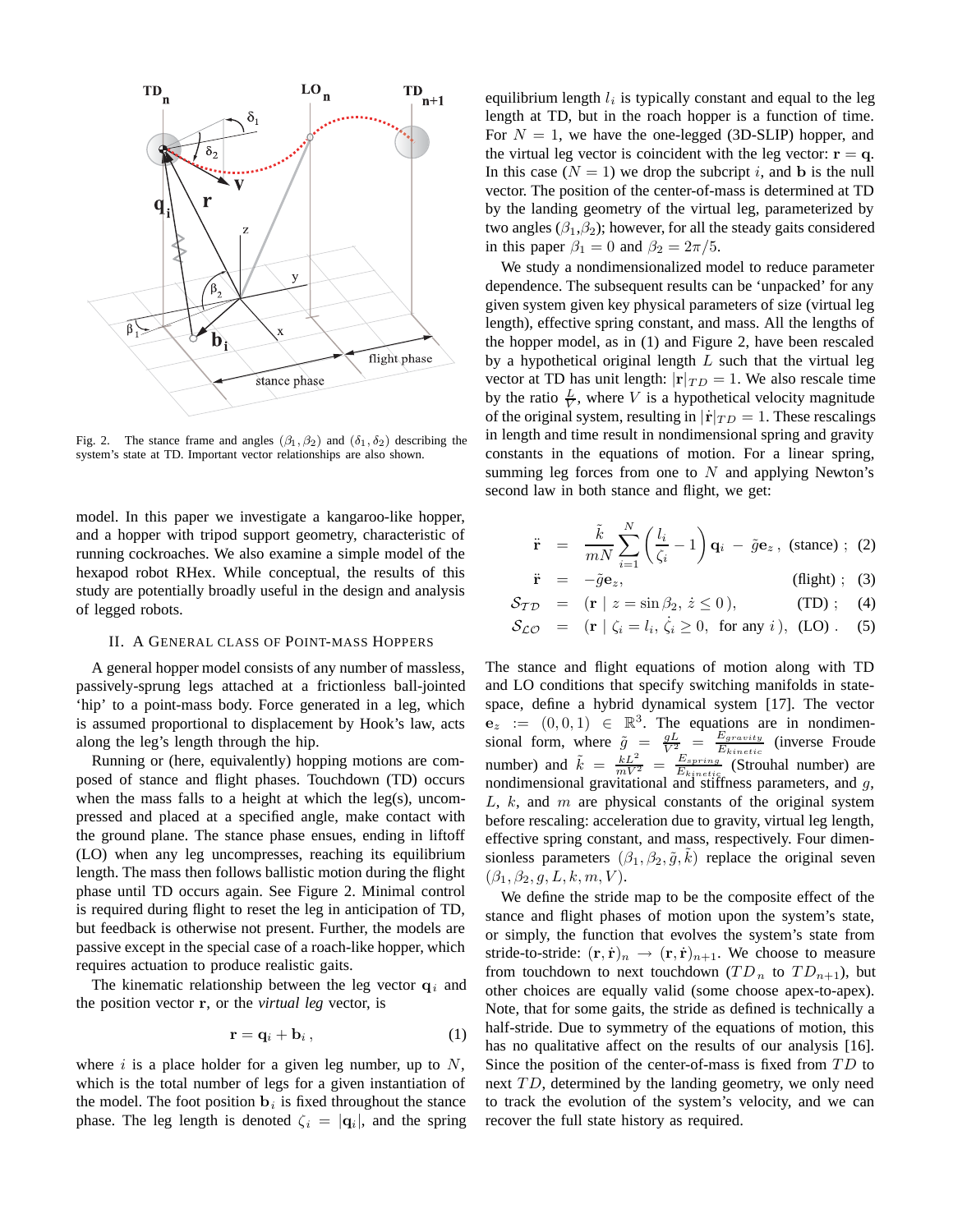The position at TD is parameterized by two angles:

$$
\mathbf{r}^{TD} = (\cos \beta_2 \sin \beta_1, -\cos \beta_2 \cos \beta_1, \sin \beta_2). \tag{6}
$$

Similarly, the TD velocity is given in terms of  $(\delta_1, \delta_2)$ :

$$
\mathbf{v}^{TD} = v(-\cos\delta_2\sin\delta_1, \cos\delta_2\cos\delta_1, -\sin\delta_2), \quad (7)
$$

where  $v$  is the magnitude of the velocity at TD. Although normalized to be unity, we must track its evolution to ensure the existence of a periodic gait.

The stride map from  $TD_n$  to  $TD_{n+1}$  is then implicitly defined to be

$$
P: (v, \delta_1, \delta_2)_n \to (v, \delta_1, \delta_2)_{n+1},
$$
\n(8)

where in practice the mapping is found by integrating the hybrid system and calculating the angles and magnitude of velocity at the following TD.

For the passive hoppers, where  $l_i = constant$ , energy is conserved from stride-to-stride. Since the height of the center-of-mass will be the same at every TD, it follows that the magnitude of velocity  $v$  will be constant from stride-tostride. In this case, the stride map can be reduced to a twodimensional mapping:

$$
P: (\delta_1, \delta_2)_n \to (\delta_1, \delta_2)_{n+1}.
$$
\n(9)

Furthermore, this subset of systems is piecewise-holonomic along with being energy-conserving. Whereas a purely Hamiltonian system cannot exhibit asymptotic stability, solutions of an energy-conserving piecewise-holonomic system can have partial-asymptotic stability [18], [19], [11]. These special properties apply to the 3D-SLIP, Kangaroo, and RHex Hopper, as shown in Figure 1 Panels (a), (b), and (d) respectively. The Roach Hopper model (Panel (c)), is actuated  $(l_i = l_i(t))$ , and so is not energy-conserving, but is piecewise-holonomic.

# III. RESULTS

# *A. Single-Leg, 3D-SLIP Hopper*

For the case of only one stance leg, the equations of motion simplify sufficiently to carry out explicit analysis. In particular, for an approximate case (with the effects of gravity neglected during stance) we are able to obtain an explicit stride map  $P_a$  (given in the Appendix, or see [16] for further details), and explicit expressions for the corresponding eigenvalues (also given in the Appendix). These are used to show that periodic motions of 3D-SLIP are unstable [16]: see Figure 3. For a given  $\tilde{k}$ , two solutions exist as shown. For a given<br>solution, there are two eigenvalues. Those along the upper solution, there are two eigenvalues. Those along the upper curve correspond to perturbations in  $\delta_2$  and are sometimes stable (equivalent to the SLIP dynamics). The other curve, corresponding to perturbations in  $\delta_1$  (out of the sagittal plane), is unstable everywhere. A short proof is given in the Appendix. Such gaits can be stabilized with a relatively simple leg placement control law whereby the leg is splayed out laterally, proportional to and in the direction of lateral perturbations in the velocity, which is measured at LO [16]. However, we wish to examine sources of stability that rely on the form of the hopper, rather than on feedback control.



Fig. 3. Trajectories (solutions) in inertial space for  $k = 10$ , solution branches versus  $k$ , and corresponding eigenvalues for sagittal plane periodic trajectories of 3D-SLIP versus k. For all solutions shown here:  $\beta_1 = 0$ ,  $\beta_2 = 2\pi/5$ , and  $\tilde{q} = 0.4$ . The eigenvalues of 3D-SLIP (of  $DP_a$  (see Appendix)) are plotted, showing corresponding directions as one moves along the solution branches. Note that at all times, one eigenvalue, corresponding to perturbations in  $\delta$ , has modulus greater than one.

The 3D-SLIP model, which is well understood [16], forms the basis of our comparative study. We wish to first see if other morphologies have more favorible stability characteristics, with minimal or no feedback present. In the remaining sections we compare the eigenvalues of periodic gaits in the sagittal plane, in effect, directly comparing the 3D-SLIP solutions shown in Figure 3, to respective periodic solutions of the remaining hopper models. For simplicity, we study solutions where gravity is negligible during the stance phase. In Figure 4 we directly compare eigenvalues of different hopper models on (approximately) equivalent periodic gaits.

## *B. Double-Leg, Kangaroo Hopper*

For every sagittal plane trajectory of 3D-SLIP, shown in Figure 3, we can reproduce an approximately equivalent trajectory with a two-leg 'kangaroo' spring-mass hopper. The same general equations and mapping apply as before, only now there are two legs and so two force vectors. However, the spring constant  $\tilde{k}$  is increased by a factor of 1.15 to account<br>for differences in leg geometry so that the total effective force for differences in leg geometry so that the total effective force along periodic trajectories is approximately equivalent to 3D-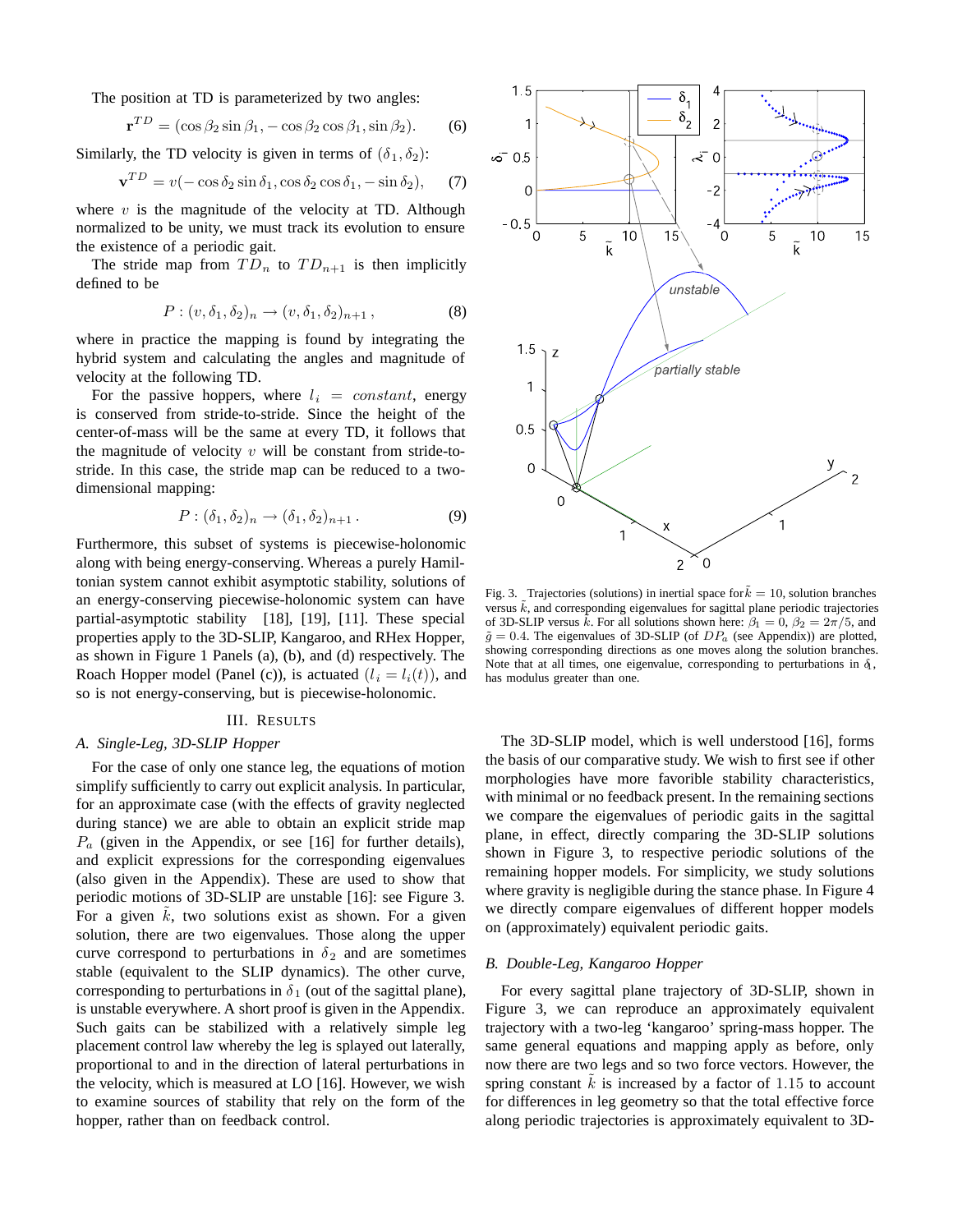SLIP. The legs are placed with respect to the foot frame such that  $\mathbf{b}_1 = [D, 0, 0]$  and  $\mathbf{b}_2 = [-D, 0, 0]$ , where  $D = 0.35$ for this study. Note, again that the hip joints support no moment and there is no actuation, thus energy is conserved. We therefore have a reduced stride map analogous to (9), with nearly identical periodic solutions as 3D-SLIP, but with different dynamic properties. See Figure 4b.

With symmetrically splayed legs, the Kangaroo Hopper acts effectively as a SLIP in the sagittal plane and so has approximately the same eigenvalues corresponding to the  $\delta_2$ direction. However, when perturbed from the sagittal plane (in  $\delta_1$ ) one leg compresses more and produces a net corrective force, pushing the once unstable eigenvalue into the stable region.

## *C. Triple-Leg, Roach Hopper*

As with the Kangaroo Hopper, for every trajectory of 3D-SLIP (shown in Figure 3) we can reproduce the same trajectory with a three-leg (Roach) Hopper. The same general equations apply as before, only now there are three legs and so three force vectors. This time, however, we need to have actuation in the legs in order to produce SLIP-like forces (which happen to be similar to an insect's net body forces) and to have legs pushing like an insect: with forces approximately directed along legs towards the center-of-mass.

To actuate, we vary the leg equilibrium length as a predetermined function of time:  $l_i = l_i(t)$ . At each instant, we solve for the inputs  $[l_1(t), l_2(t), l_3(t)]$  required to generate the three components of the desired net force  $[f_{d.x}(t), f_{d.y}(t), f_{d.z}(t)]$ , which reduces to a linear algebra problem:

$$
[l_1; l_2; l_3] = A^{-1}b, \tag{10}
$$

$$
A = \begin{bmatrix} q_{1x}/\zeta_1 & q_{2x}/\zeta_2 & q_{3x}/\zeta_3 \\ q_{1y}/\zeta_1 & q_{2y}/\zeta_2 & q_{3y}/\zeta_3 \\ q_{1x}/\zeta_1 & q_{2x}/\zeta_2 & q_{3x}/\zeta_3 \end{bmatrix}, \quad (11)
$$

$$
b = \begin{bmatrix} q_{1z}/\zeta_1 & q_{2z}/\zeta_2 & q_{3z}/\zeta_3 \\ f_{d.x} + q_{1x} + q_{2x} + q_{3x} \\ f_{d.y} + q_{1y} + q_{2y} + q_{3y} \\ f_{d.z} + q_{1z} + q_{2z} + q_{3z} \end{bmatrix},
$$
(12)

where  $A$  and  $b$  are complex expressions of known quantities at each instant of time (determined from the desired forces and trajectory), and so we can solve for each leg equilibrium length as a function of time. The vectors  $q_i(t)$  and lengths  $\zeta_i(t)$  are calculated given the desired 3D-SLIP trajectory  $\mathbf{r}(t)$ .

Since for every value of  $\tilde{k}$  there exist two 3D-SLIP solu-<br>ns, which would result in non-unique inputs  $l_1(t)$  for a given tions, which would result in non-unique inputs  $l_i(t)$  for a given  $k$  of the roach hopper, we only evaluate the roach hopper model along the upper portion of the of 3D-SLIP solution branch shown in Figure 3. The resulting leg equilibrium lengths  $l_i(t)$  can be thought of as inputs to the system, though they do not constitute feedback control since they are prescribed functions of time. These time varying inputs do, however, break the energy conservation we have used before to reduce the dimension of the stride map: so we use (8).

The roach hopper legs are placed down at TD such that the geometry at midstance, for a given periodic 3D-SLIP trajectory, is a regular tetrahedron: **b**<sub>1</sub> =  $z_m[-1/2, \sqrt{3}/2, 0]$ ,



Fig. 4. A plot of the eigenvalues of the stride map versus the parameter  $\tilde{k}$ , for four different cases. For Panels (b)-(d), the faint symbols 'o' represent 3D-SLIP eigenvalues, as depicted in Panel (a). Panel (a): Eigenvalues of the single-leg (3D-SLIP) Hopper, for which  $\lambda_1$  corresponding to perturbations in  $\delta_1$  has modulus greater than one, and so is unstable. What is shown here in Panel (a) is a smaller portion of the same eigenvalue plot in Figure 3. Panel (b): Double-leg (Kangaroo) Hopper; stable for one-half of its fixed point branch. Panel (c): Triple-leg (Roach) Hopper; stable for one-half of its fixed point branch. Panel (d): Triple-leg (RHex) Hopper; stable for one-half of its fixed point branch. Note that the double-arrows denote corresponding directions as one moves along the solution branch, and the curved arrow highlights the change in eigenvalue branches.

 **where**  $z<sub>m</sub>$  **is** the height of the center-of-mass at midstance of the desired trajectory.

We integrate the roach hopper stride map numerically, find the same upright periodic gaits as the 3D-SLIP hopper, but this time find stable eigenvalues. In this case we obtain three eigenvalues since the stride map is three-dimensional. Further, there is no immediate physical meaning in terms of  $(\delta_1, \delta_2)$ directions (the eigenvectors are mixed). Note in Figure 4c, how all three branches of eigenvalues are entirely within the stable region,  $(|\lambda_i| < 1)$ .

## *D. Triple-Leg, RHex Hopper Model*

Another three-leg hopper model, which is related to the robot RHex, is different from the previous hoppers since its hip-joints can support moments. The hips of RHex are revolute joints with axes normal to the sagittal plane. To an approximation these joints rigidly resist rotation along any other axis. If RHex translates out of a fore-aft plane of motion, the springy legs bend and resist shearing. This effect is modeled by adding a linear passive spring term in the lateral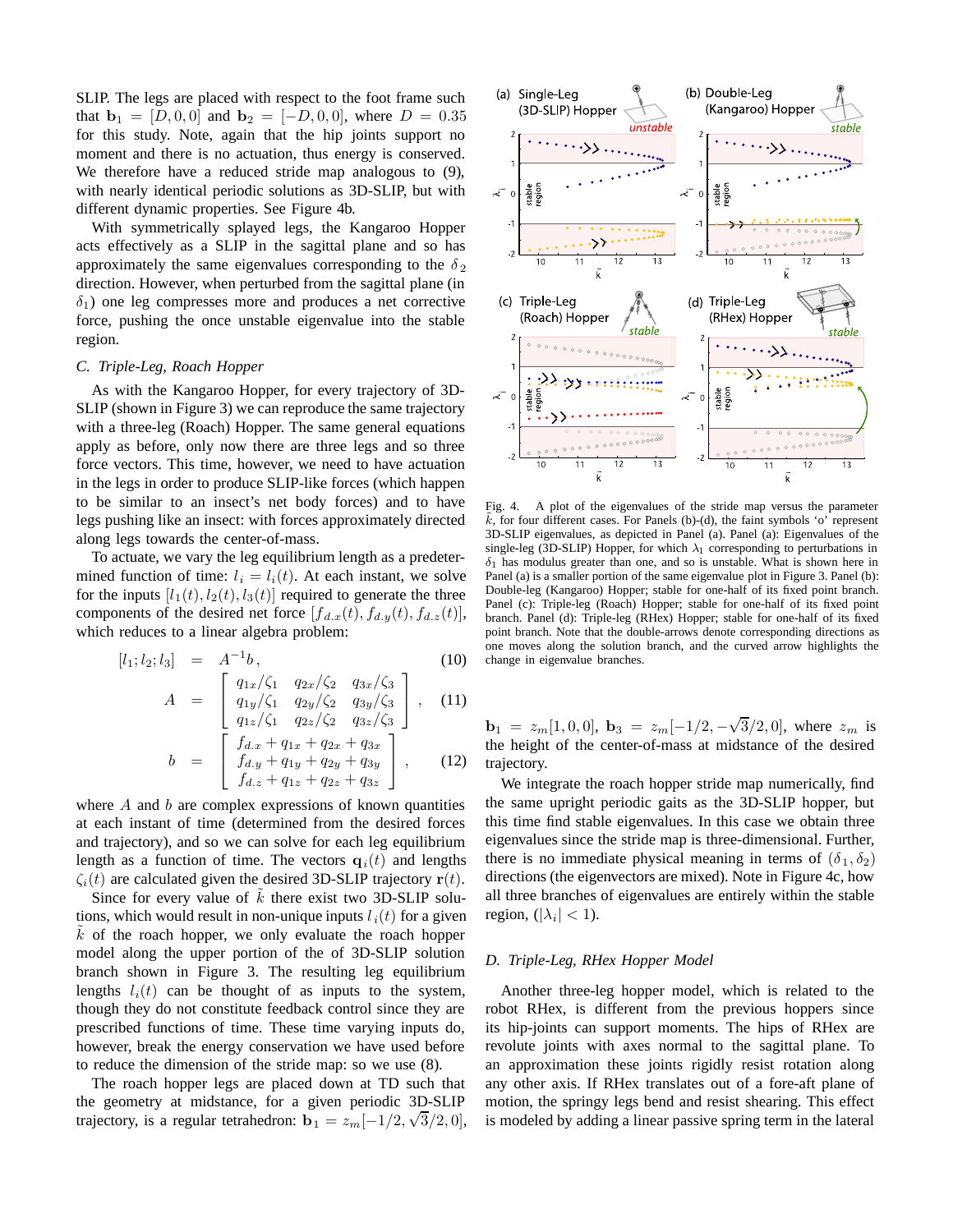direction to the equations of motion during stance:

$$
\ddot{\mathbf{r}} = \frac{\tilde{k}}{mN} \sum_{i=1}^{N} \left( \frac{l_i}{\zeta_i} - 1 \right) \mathbf{q}_i - \kappa_h \mathbf{e}_x - \tilde{g} \mathbf{e}_z, \qquad (13)
$$

where  $\kappa_h = 10$  for this study. The remaining equations are identical to (3)-(5). Note that the distances from the hips to the center-of-mass of the RHex Hopper have no affect on the equations of motion since we only conisder translational motions. Like the 3D-SLIP and Kangaroo Hoppers before, this model is passive and conserves energy, and so we use the reduced stride map (9). Evaluating along the same 3D-SLIP trajectories, we find regions where the RHex Hopper is stable: see Figure 4d.

Like the Kangaroo Hopper, one branch of eigenvalues of the RHex Hopper is identical to that of 3D-SLIP, corresponding to perturbations within the sagittal plane (in  $\delta_2$ ). For 3D-SLIP, Kangaroo, and RHex models the eigenvalues of the twodimensional stride map decouple nicely, one corresponding to motion in the sagittal plane (agreeing with SLIP), and the other to motion out of the plane. The primary difference in the stability of these hoppers is in the out-of-plane eigenvalue. The RHex Hopper's strong hips and resistance to out of plane 'shearing,' correct such perturbations, whereas 3D-SLIP has no mechanism for correction. The Kangaroo Hopper also corrects out of plane perturbations but is shown here to have a much slower correction time. It is perhaps 'easier' to stabilize with rigid hips, as in RHex.

Unlike the other three-leg model of the roach, we can obtain SLIP-like motions without actuation since all the legs of RHex are aligned and act as three SLIPs in unison. This highlights a fundamental difference between the RHex and Roach models.

Whereas SLIP is considered the simplest planar template ('model') of RHex, The RHex Hopper model is intended to be the simplest three-dimensional template of RHex. Without the transverse hip-torque reaction in this model, the RHexhopper would have the same stability characteristics as 3D-SLIP (since all legs are aligned). Therefore, the kinematic constraints on RHex's legs, enforced by large stiffness out of the sagittal plane, may play an important role in its overall stability.

## IV. CONCLUSIONS

In this paper we examine the stability of a class of simple three-dimensional point-mass hoppers, which have minimal feedback. These hoppers, with varying leg numbers and hip models (hence, morphology), are representative of both animal and robotic runners: single-stance-leg runners such as humans, birds, and some monopod robots; double-stance-leg hoppers such as kangaroos; and triple-stance-leg runners like the cockroach or the robot RHex, though we note how RHex is different from the roach.

These models have minimal feedback in the sense that only liftoff and touchdown events are sensed and, during flight phases, legs are positioned in a predetermined manner for the following touchdown event. No other information is required and no feedback control is used except where indicated. Only one model, that corresponding to cockroach running, is actuated, but then only in a feedforward fashion. The remaining hopper models form a subset of energy conserving, piecewise-holonomic point-mass models for running.

Categorically, we show that the point-mass model for singlestance-leg runners (3D-SLIP) is unstable everywhere unless more control is added; the double-stance-leg Kangaroo hopper is stable (with sufficient spring constant); the triple-stanceleg RHex model is stable; and the triple-stance-leg Roach model representative of cockroaches, insects, and perhaps some robots is stable as well.

We abstract three ideas that warrant further attention: 1) multi-legged, splayed runners are naturally more stable since they can produce sufficient corrective forces in all directions to perturbations (their leg vectors span the three-dimensional space), whereas a single-leg hopper cannot respond to perturbations in the same way. However, 2) In some systems with specialized hip joints, passive reactions to perturbations can be stabilizing, even for a single leg hopper. This scenario is present in RHex, which has all legs aligned (effectively acting as a one-leg hopper), but the hip-joint is revolute and so resists motion out of a preset plane. It is unlikely that such a hip mechanism is dominant in other runners with more loose 'ball-joint'-type hips. Finally, for those interested in further study of hexapod runners, 3) RHex and the cockroach are fundamentally different in how their individual legs act to produce net body forces and this difference influences their respective stability properties: RHex's legs act more-or-less in unison (but remains stable due to the aforementioned hip mechanism), whereas the roach's legs push against each other.

### **REFERENCES**

- [1] R.J. Full and D.E. Koditschek. Templates and anchors: neuromechanical hypotheses of legged locomotion on land. *J. Exp. Biol.*, 202:3325–3332, 1999.
- [2] M.H. Dickinson, C.T. Farley, R.J. Full, M.A.R. Koehl, R. Kram, and S. Lehman. How animals move: an integrative view. *Science*, 288:100– 106, 2000.
- [3] R.McN. Alexander. *Principles of Animal Locomotion*. Princeton University Press, Princeton, N.J., 2003.
- [4] R. Blickhan. The spring-mass model for running and hopping. *J. Biomechanics*, 11/12:1217–1227, 1989.
- [5] R. Blickhan and R.J. Full. Similarity in multi-legged locomotion: bouncing like a monopode. *J. Comp. Physiol. A*, 173:509–517, 1993.
- [6] R.J. Full. Mechanics and energetics of terrestrial locomotion: From bipeds to polypeds. In W. Weiser and E. Gnaiger, editors, *Energy Transformation in Cells and Animals*, pages 175–182. Georg Thieme Verlag, Stuttgart, Germany, 1989.
- [7] R.J. Full and M.S. Tu. Mechanics of a rapid running insect: two-, fourand six-legged locomotion. *J. Exp. Biol.*, 156:215–231, 1991.
- [8] G.A. Cavagna, N.C. Heglund, and C.R. Taylor. Mechanical work in terrestrial locomotion: two basic mechanisms for minimizing energy expenditure. *Am. J. Physiol.*, 233 (5):R243–R261, 1977.
- [9] T.A. McMahon and G.C. Cheng. The mechanics of running: how does stiffness couple with speed? *J. Biomechanics*, 23 (suppl 1):65–78, 1990.
- [10] R.M. Ghigliazza, R. Altendorfer, P. Holmes, and D. Koditschek. A simply stabilized running model. *SIAM J. Applied Dynamical Systems*, 2:187–218, 2003.
- [11] J. Schmitt and P. Holmes. Mechanical models for insect locomotion: Dynamics and stability in the horizontal plane – Theory. *Biological Cybernetics*, 83(6):501–515, 2000.